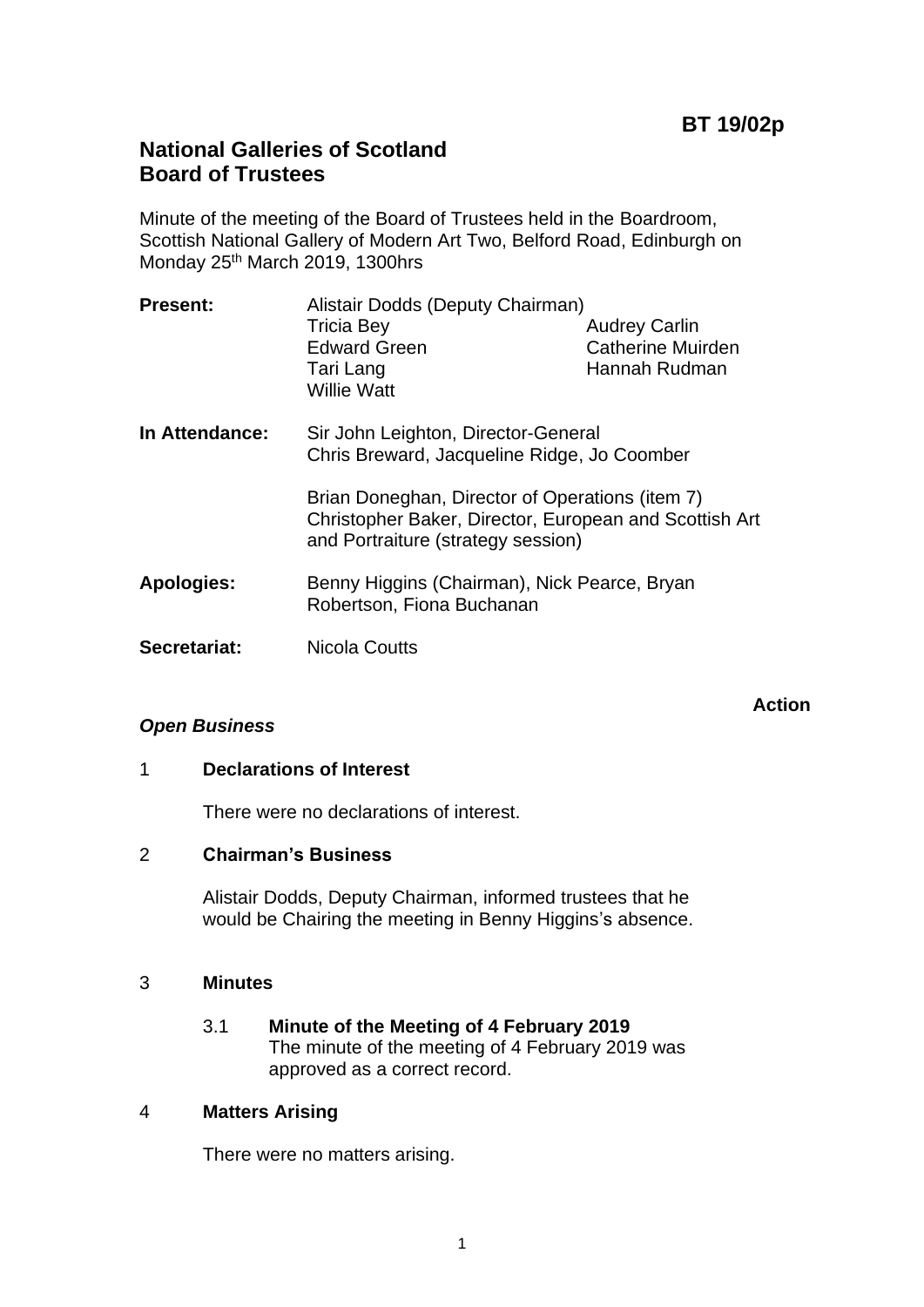# *Open Business*

## 10 **Reports**

## 10.1 **Collection Quarterly Report including acquisitions**

10.1.1 **Quarterly Report including acquisitions** Professor Breward outlined the report and recent acquisitions. It was noted that the Antonio Zucchi was now formally acquired.

Trustees approved with thanks the Rose Elizabeth Paget Travel Album gift from Ben Thomson.

## 10.2 **Public Engagement Quarterly Report**

Ms Coomber presented the report noting some highlights.

The Trading Company, despite the disruption at the National Gallery, has had a good year, with events and e-commerce doing well.

*BEINGS* has opened at the Portrait Gallery with very positive feedback. Ms Hyslop has also visited the exhibition.

The Changing Places Toilet has been installed at the back of Modern 1. This is a free-standing portakabin unit which will be for the use of visitors with profound and multiple learning disabilities. This was ready in time for Disabled Access Day 2019 and received a 5 star review on Euan's guide. Euan's guide is a charity which was founded in 2013 by Euan MacDonald, who is a powerchair user. The website has thousands of disabled access reviews and listings for placings all over the UK and beyond.

With regards to *Andy Warhol and Eduardo Paolozzi* at Modern 2, numbers before Christmas had been low, however since then following some investment, Modern 2 is now seeing more activity and an up-lift in visitor numbers.

The Brand Design agency, D8, have been appointed and will start work in April 2019.

Trustees requested that the What's on Guide be included in future Board papers, and for press releases  $\overline{J}$